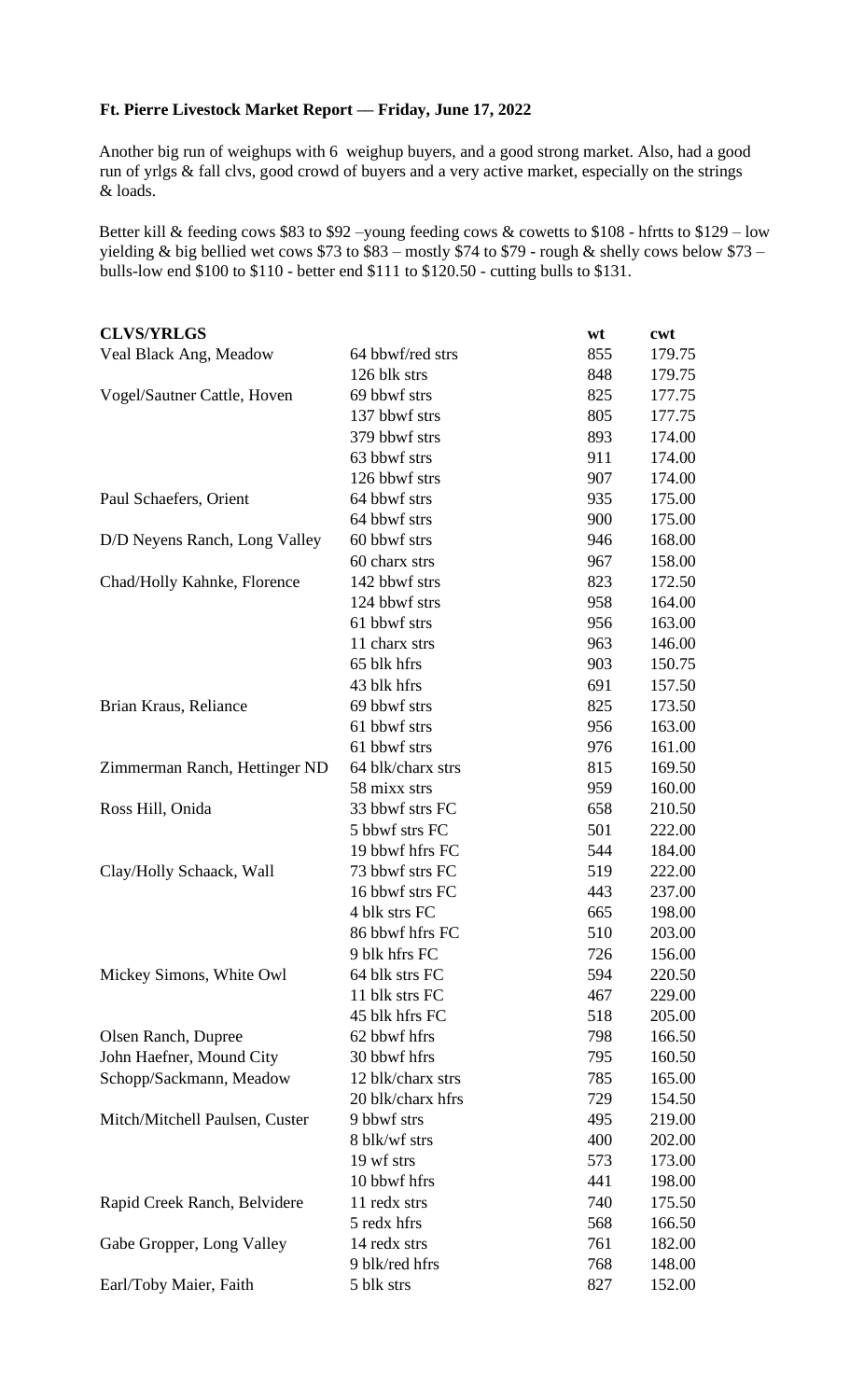| Justus Gregg, Carter                               | 5 redx strs<br>6 red/blk hfrs | 867<br>813 | 159.00<br>152.00 |
|----------------------------------------------------|-------------------------------|------------|------------------|
|                                                    |                               |            |                  |
| Cody Hanrahan, Philip                              | 6 charx hfrs                  | 587        | 169.00           |
| Bruce/Dawn Parker, Lantry                          | 4 blk hfrs                    | 430        | 184.00           |
| Brian/Craig Worth, Gettysburg                      | 4 bbwf hfrs                   | 716        | 160.50           |
| Marty/Vicki Hebb, Cherry Creek                     | 8 bbwf strs                   | 533        | 218.00           |
|                                                    | 10 bbwf hfrs                  | 471        | 198.00           |
| Bryan Ranch, Parmelee                              | 19 blk hfrs                   | 572        | 186.00           |
| Russell/Kim Cvach, Midland                         | 10 bbwf hfrs                  | 738        | 161.00           |
|                                                    | 7 wf hfrs                     | 654        | 151.00           |
|                                                    | 3 blk strs                    | 645        | 200.00           |
| Josh/Clint Jensen, Midland                         | 7 blk/red hfrs                | 672        | 160.00           |
|                                                    | 6 bbwf hfrs                   | 408        | 181.00           |
|                                                    | 3 blk strs                    |            |                  |
|                                                    |                               | 367        | 230.00           |
| Mitchell/Longbrake, Dupree                         | 12 bbwf strs                  | 563        | 217.00           |
| <b>WEIGHUPS</b>                                    |                               | wt         | cwt              |
| Craig Strait                                       | 1 bwf hfrtt                   | 885        | 129.00           |
| Cody Jones                                         | 4 blk hfrtts                  | 943        | 128.00           |
| Rasmussen/Lehman                                   | 1 blk hfrtt                   | 860        | 127.00           |
| <b>Bruce Schreiber</b>                             | 4 blk hfrtts                  | 1321       | 126.00           |
| Don Bergeson                                       | 1 blk hfrtt                   | 855        | 124.00           |
|                                                    | 2 blk hfrtts                  | 983        | 117.00           |
| <b>Triple S Farms</b>                              | 1 redx hfrtt                  | 935        | 123.00           |
| Richard/Lorayna Papousek                           | 1 blk hfrtt                   | 960        | 120.00           |
| Dave Kolb                                          | 8 blk hfrtts                  | 1043       | 119.00           |
| <b>Bob Schaefer</b>                                | 1 bwf hfrtt                   | 990        | 119.00           |
| Kent Ladue                                         | 4 blk hfrtts                  | 934        | 119.00           |
|                                                    | 1 blk hfrtt                   | 955        | 116.00           |
| <b>Cronin Farms</b>                                | 12 blk hfrtts                 | 1145       | 118.00           |
| <b>Collin Strait</b>                               | 2 wf hfrtts                   | 910        | 118.00           |
| JD Keffeler                                        | 5 blk hfrtts                  | 885        | 118.00           |
|                                                    | 1 blk hfrtt                   | 1115       | 117.00           |
| <b>Brady Birkeland</b><br>Art Reichert             | 2 redx hfrtts                 | 950        | 117.00           |
| <b>Hand Bros</b>                                   | 16 blk hfrtt                  | 1067       | 115.00           |
|                                                    | 1 blk hfrtt                   |            | 113.00           |
| <b>Brett/Tammy Prang</b><br><b>Bernie Mitchell</b> |                               | 1070       |                  |
|                                                    | 2 blk hfrtts                  | 1020       | 113.00           |
| Doug Lawrence                                      | 5 blk hfrtts                  | 1102       | 113.00           |
|                                                    | 1 blk hfrtt                   | 1285       | 102.00           |
| Mark/Chad Hanrahan                                 | 5 blk hfrtts                  | 1245       | 109.00           |
| <b>Tom Brockel</b>                                 | 2 blk hfrtts                  | 1348       | 108.00           |
| Pat/Lenny Starks                                   | 11 blk hfrtts                 | 1179       | 107.00           |
| Gary Derouchey                                     | 3 bbwf hfrtts                 | 1065       | 107.00           |
| Chauncey Labrier                                   | 1 blk hfrtt                   | 1315       | 106.00           |
| <b>WR Cons</b>                                     | 6 blk hfrtts                  | 943        | 106.00           |
| Tate Longbrake                                     | 1 blk hfrtt                   | 940        | 106.00           |
| Leo Astleford                                      | 3 bbwf hfrtts                 | 1192       | 105.00           |
| Schopp/Sackman                                     | 1 blk hfrtt                   | 965        | 105.00           |
| Kenny Kollmar                                      | 6 blk hfrtts                  | 1216       | 104.00           |
| Leroy/Norma Scott                                  | 1 wf hfrtt                    | 1050       | 102.00           |
| Cody Jones                                         | 3 blk cowtts                  | 972        | 108.00           |
| Doug Perry                                         | 2 blk cowtts                  | 1203       | 106.00           |
| Pat/Lenny Starks                                   | 1 blk cowtt                   | 1195       | 92.00            |
| <b>Arthur Reichert</b>                             | 1 charx cowtt                 | 1165       | 92.00            |
|                                                    | 3 redx cowtts                 | 1165       | 92.00            |
| <b>Mortenson Cattle</b>                            | 4 blk cowtts                  | 1129       | 92.00            |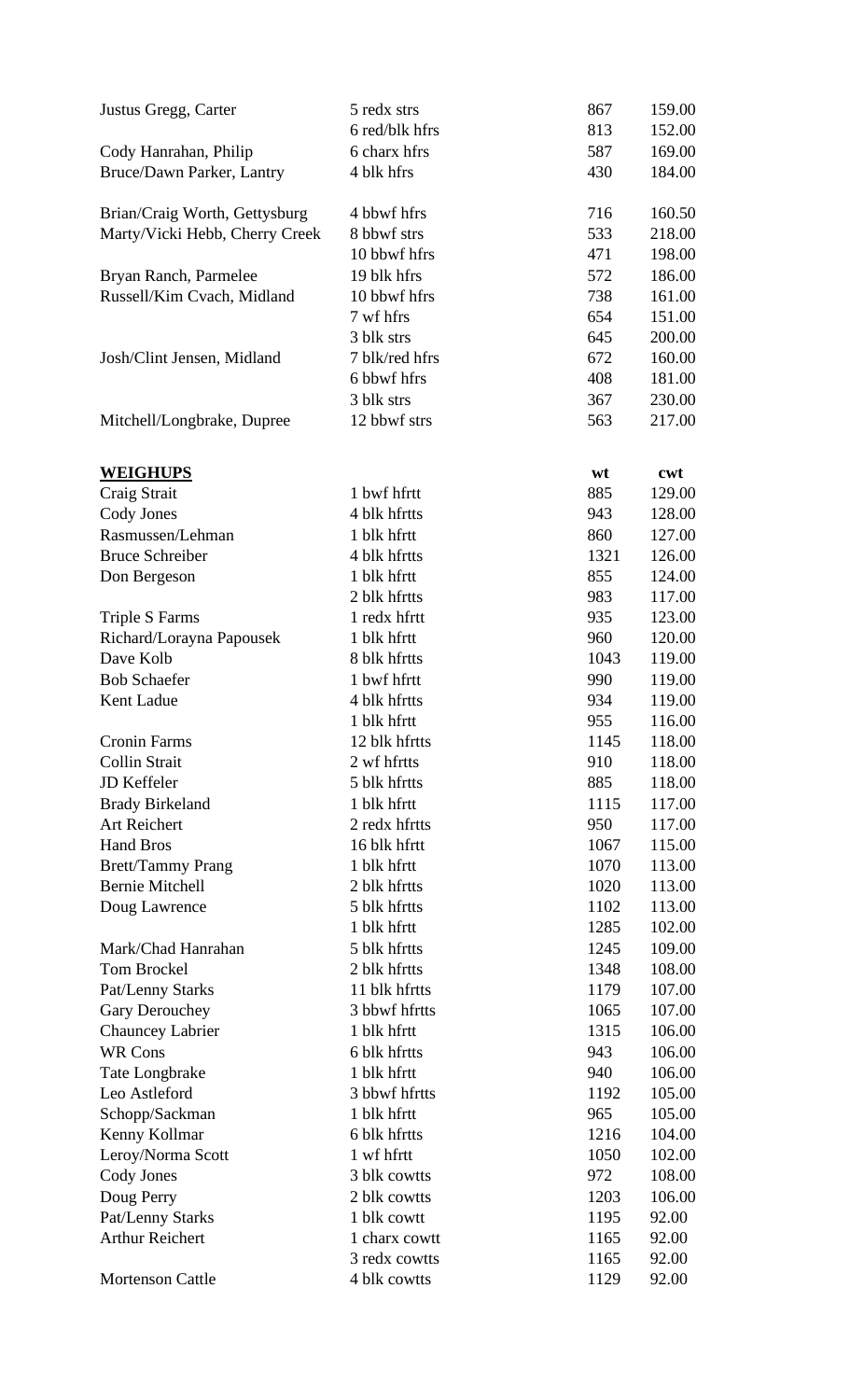| Kehn Ranch                       | 3 bbwf cowtts              | 1125         | 92.00 |
|----------------------------------|----------------------------|--------------|-------|
| JD Keffeler                      | 8 blk cowtts               | 1093         | 92.00 |
| <b>Scott Shoun</b>               | 1 blk cowtt                | 1090         | 92.00 |
| Doug Lawrence                    | 1 blk cowtt                | 1055         | 92.00 |
|                                  | 2 blk cowtts               | 1180         | 87.00 |
| Schopp/Sackman                   | 1 blk cowtt                | 1020         | 92.00 |
| Art Reichert                     | 5 redx cowtts              | 1046         | 91.50 |
| Tate Longbrake                   | 2 blk cowtts               | 1080         | 89.00 |
| Don Bergeson                     | 2 blk cowtts               | 1268         | 86.00 |
| Larry Keller                     | 1 blk cowtt                | 1180         | 86.00 |
|                                  |                            |              |       |
| Dean Raymond                     | 2 blk cows                 | 1510         | 90.50 |
| <b>Cronin Farms</b>              | 2 blk cows                 | 1215         | 92.00 |
|                                  | 32 blk cows                | 1455         | 88.50 |
| <b>Colton Collins</b>            | 2 blk cows                 | 1623         | 90.00 |
| Schopp/Sackman                   | 1 blk cow                  | 1245         | 92.00 |
|                                  | 12 blk cows                | 1278         | 87.50 |
| Gary/Jerid Derouchey             | 1 bwf cow                  | 1795         | 90.00 |
|                                  | 2 blk cows                 | 1395         | 83.50 |
| Jim/Barb Beastrom                | 1 blk cow                  | 1225         | 91.00 |
|                                  | 1 blk cow                  | 1610         | 83.50 |
| Matt Clair                       | 1 blk cow                  | 1485         | 89.50 |
| Ross Hill                        | 1 blk cow                  | 1400         | 89.50 |
| Dean/Delia Johnson               | 4 blk cows                 | 1114         | 92.00 |
|                                  | 1 bwf cow                  | 1175         | 91.00 |
|                                  | 1 blk cow                  | 1170         | 91.00 |
| <b>Mortenson Cattle</b>          | 2 bwf cows                 | 1303         | 89.50 |
| Cody Jones                       | 1 blk cow                  | 1105         | 90.00 |
| <b>Justus Gregg</b>              | 2 redx cows                | 1893         | 89.00 |
|                                  | 1 holstein cow             | 1460         | 88.50 |
|                                  | 2 redx cows                | 1415         | 86.00 |
| <b>Kyle Carter</b>               | 1 redx cow                 | 1225         | 89.50 |
| Chris Iversen                    | 1 blk cow                  | 1580         | 89.00 |
|                                  | 1 bwf cow                  | 1220         | 87.00 |
| Mike Finley                      | 1 blk cow                  | 1475         | 89.00 |
| Pompadour Hills                  | 1 blk cow                  | 1430         | 89.00 |
|                                  | 23 blk/red cows            | 1492         | 87.00 |
| John Gray                        | 14 bbwf cows               | 1423         | 89.00 |
| George/Lisa Till                 | 2 blk cows                 | 1398         | 89.00 |
|                                  | 1 bwf cow                  | 1385         | 89.00 |
| Marty Jandreau<br><b>WR Cons</b> | 10 blk cows                | 1318         | 89.00 |
|                                  | 1 blk cow                  | 1330         | 88.00 |
|                                  | 8 blk/red cows             | 1241         | 84.50 |
| <b>Tom Brockel</b>               | 1 blk cow                  |              |       |
|                                  | 17 blk cows                | 1480<br>1612 | 88.50 |
|                                  |                            |              | 87.00 |
| <b>Hand Bros</b>                 | 1 blk cow                  | 1345         | 85.00 |
|                                  | 15 blk cows<br>12 blk cows | 1430         | 88.50 |
|                                  |                            | 1162         | 88.00 |
|                                  | 28 bbwf cows               | 1309         | 87.00 |
|                                  | 19 blk cow                 | 1164         | 86.50 |
| Dorn Barnes                      | 3 blk cows                 | 1663         | 88.00 |
| Rod Grueb                        | 3 blk cows                 | 1542         | 88.00 |
| Jim Deutsch                      | 1 blk cow                  | 1465         | 88.00 |
|                                  | 1 blk cow                  | 1575         | 82.50 |
| Rick/Theresa Fox                 | 26 bbwf cows               | 1453         | 88.00 |
| Kehn Ranch                       | 32 bbwf cows               | 1428         | 88.00 |
|                                  | 2 blk cows                 | 1713         | 82.50 |
|                                  | 1 charx cow                | 1395         | 82.00 |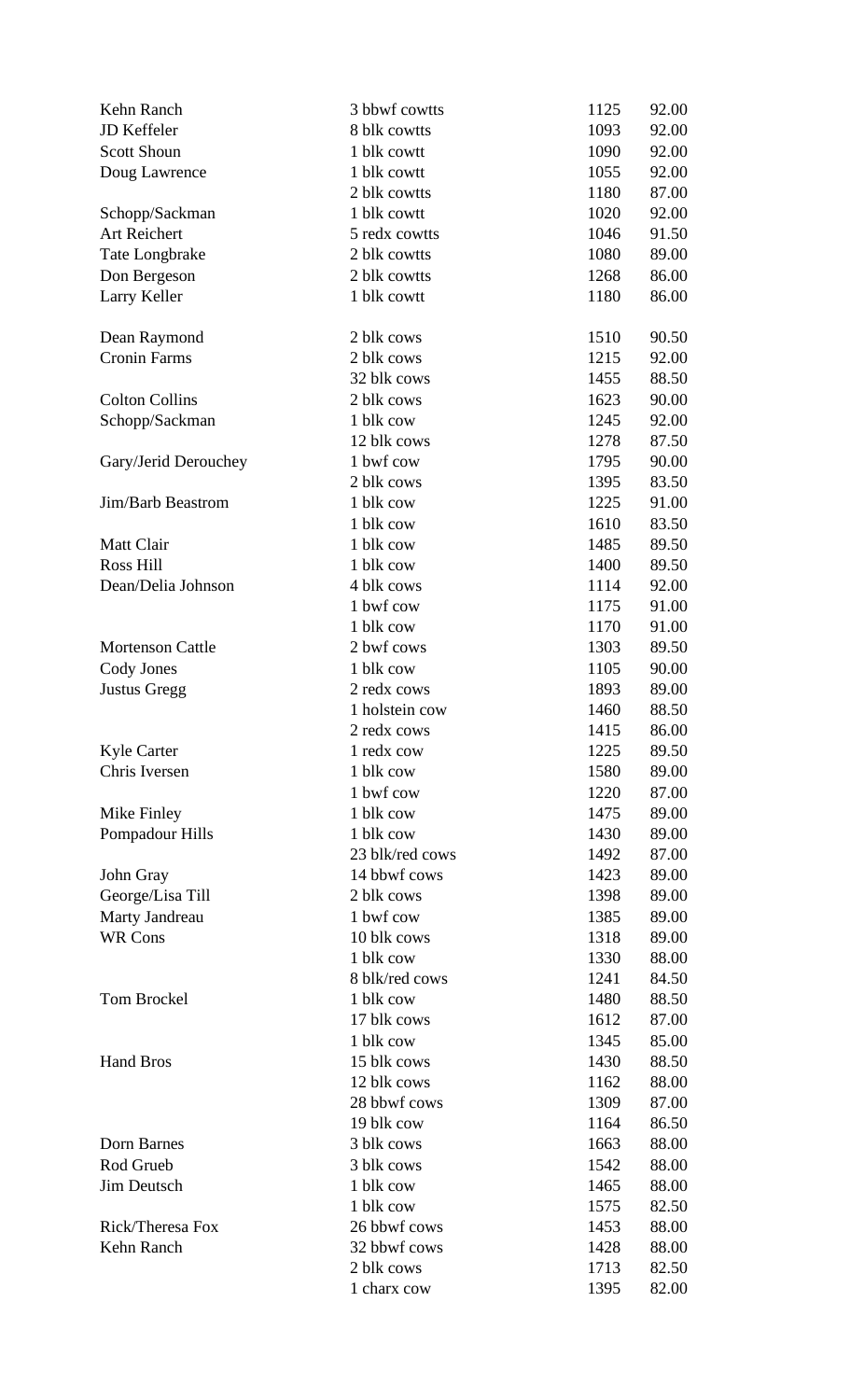| <b>Mark Nystrom</b>      | 1 bwf cow       | 1400 | 88.00 |
|--------------------------|-----------------|------|-------|
|                          | 2 bwf cows      | 1418 | 87.00 |
|                          | 1 bwf cow       | 1535 | 84.00 |
|                          | 2 bwf cows      | 1380 | 84.00 |
|                          | 1 charx cow     | 1395 | 82.00 |
| <b>Mickey Simons</b>     | 12 bbwf cows    | 1375 | 88.00 |
|                          | 1 blk cow       | 1250 | 82.00 |
| <b>LCL Ranch</b>         | 1 blk cow       | 1335 | 88.00 |
| Cody O'Dea               | 1 bwf cow       | 1295 | 88.00 |
| Richard/Lorayna Papousek | 5 blk cows      | 1277 | 88.00 |
| John Haefner             | 2 blk cows      | 1213 | 88.00 |
| <b>Arthur Reichert</b>   | 8 redx cows     | 1178 | 88.00 |
|                          | 12 blk/red cows | 1224 | 86.00 |
| <b>Mitch Paulsen</b>     | 1 blk cow       | 1155 | 88.00 |
|                          | 1 wf cow        | 1345 | 84.00 |
|                          |                 |      |       |
|                          | 1 blk cow       | 1435 | 83.00 |
| Cheri Smith              | 2 blk cows      | 1475 | 87.50 |
|                          | 1 blk cow       | 1325 | 84.50 |
|                          | 4 blk cows      | 1434 |       |
| Keith/Beth Gesinger      |                 |      | 87.50 |
|                          | 1 blk cow       | 1440 | 83.00 |
| Cathy Gray               | 3 blk cows      | 1398 | 87.50 |
| JD Keffeler              | 36 bbwf cows    | 1394 | 87.50 |
| Art Reichert             | 6 redx cows     | 1252 | 87.50 |
| <b>Isaac Thomas</b>      | 2 blk cows      | 1500 | 87.00 |
| Pat/Lenny Starks         | 16 blk cows     | 1445 | 87.00 |
| Kelly/Lavonne Kinsley    | 6 blk cows      | 1398 | 87.00 |
|                          | 5 blk cows      | 1257 | 82.00 |
| Bryan Hanson             | 5 blk/red cows  | 1390 | 87.00 |
|                          | 1 blk cow       | 1350 | 85.00 |
| <b>Trevor Gray</b>       | 3 bbwf cows     | 1347 | 87.00 |
|                          | 2 wf cows       | 1445 | 86.50 |
|                          | 1 blk cow       | 1265 | 85.50 |
| Tate Longbrake           | 4 blk cows      | 1304 | 87.00 |
|                          | 1 blk cow       | 1215 | 83.00 |
| John/Jessica Huber       | 1 blk cow       | 1255 | 87.00 |
|                          | 3 bbwf cows     | 1580 | 81.50 |
| Dave Kolb                | 5 blk cows      | 1222 | 87.00 |
| Tom Jungwirth            | 1 blk cow       | 1145 | 87.00 |
| Brian/Craig Worth        | 1 blk cow       | 2055 | 86.00 |
| <b>Brady Birkeland</b>   | 2 blk cows      | 1465 | 86.00 |
| <b>Brent Fox</b>         | 3 redx cows     | 1383 | 86.00 |
|                          | 2 redx cows     | 1373 | 85.00 |
| Kent Ladue               | 5 blk cows      | 1381 | 86.00 |
| Rodney Littau            | 5 blk cows      | 1361 | 86.00 |
|                          | 1 blk cow       | 1230 | 84.50 |
| <b>Orwick Ranch</b>      | 6 bbwf cows     | 1322 | 86.00 |
|                          | 13 wf cows      |      |       |
|                          |                 | 1305 | 85.00 |
| Virginia Till            | 1 blk cow       | 1320 | 86.00 |
| Kent Aasby               | 1 blk cow       | 1255 | 86.00 |
|                          | 1 blk cow       | 1365 | 81.00 |
| Mandy Lewandowski        | 1 blk cow       | 1505 | 85.00 |
| <b>Scott Shoun</b>       | 1 blk cow       | 1340 | 85.00 |
| <b>Brett/Tammy Prang</b> | 1 blk cow       | 1300 | 85.00 |
| Jack/Charlotte O'Dea     | 2 blk cows      | 1265 | 85.00 |
| Duane Thomas             | 1 blk cow       | 1220 | 85.00 |
| Cody Smith               | 1 bwf cow       | 1125 | 85.00 |
|                          | 1 bwf cow       | 1305 | 83.00 |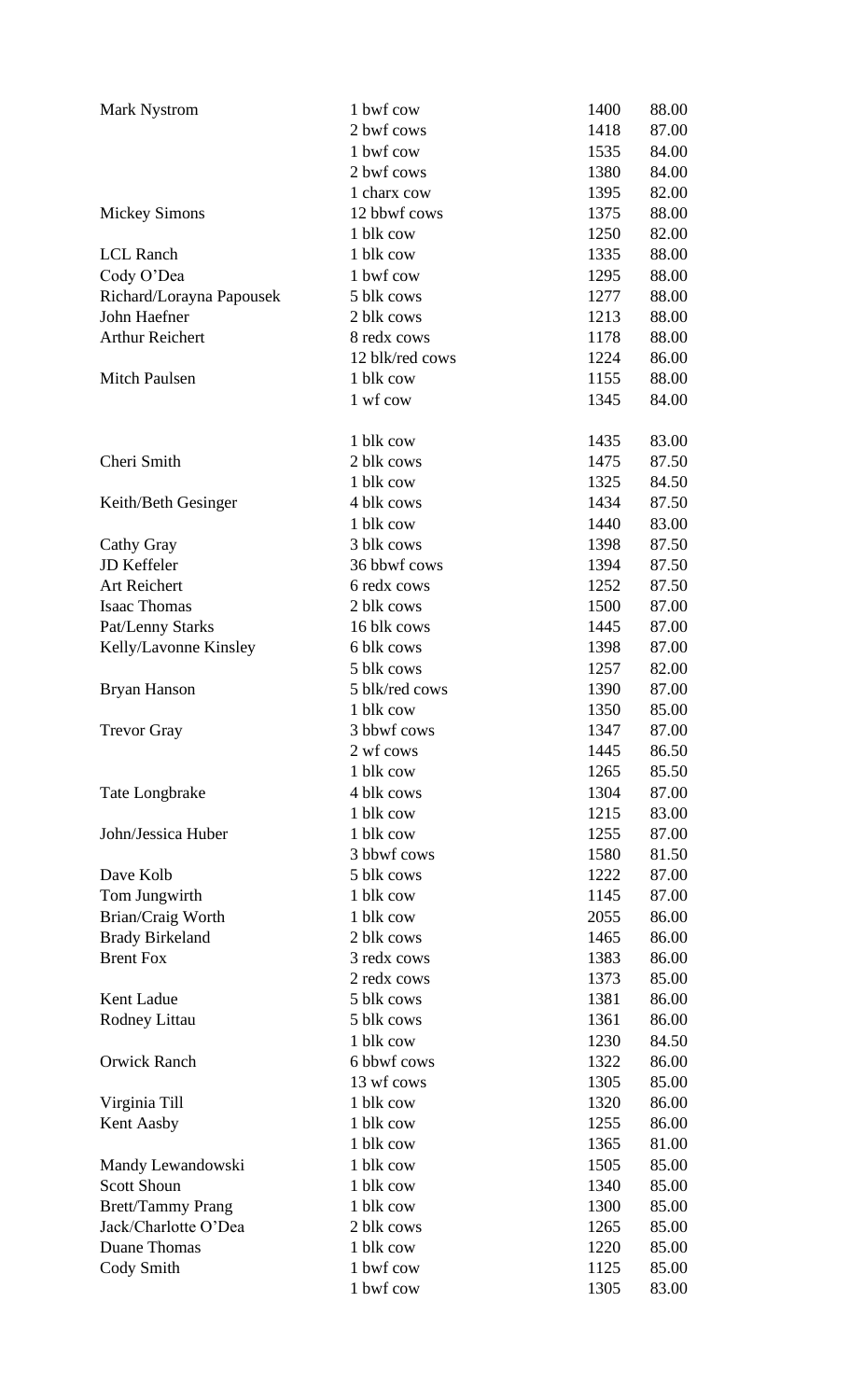| <b>Bernie Mitchell</b>     | 1 blk cow         | 1125 | 85.00  |
|----------------------------|-------------------|------|--------|
|                            | 3 bbwf cows       | 1227 | 84.00  |
| Gary Jensen                | 2 blk cows        | 1268 | 84.50  |
| Larry Keller               | 1 blk cow         | 1615 | 84.00  |
|                            | 1 blk cow         | 1590 | 84.00  |
| John Lauing                | 1 blk cow         | 1495 | 84.00  |
| Doug Perry                 | 9 bbwf cows       | 1425 | 84.00  |
| WR Cons/                   | 1 blk cow         | 1355 | 84.00  |
| <b>Triple S Farms</b>      | 1 blk cow         | 1480 | 83.50  |
|                            | 6 redx cows       | 1349 | 80.50  |
| Rasmussen/Lehman           | 1 blk cow         | 1325 | 83.50  |
| Double K Cattle            | 3 char/redx cows  | 1103 | 83.50  |
|                            | 2 blk cows        | 1280 | 82.00  |
| <b>Steve Thomas</b>        | 6 blk/red cows    | 1421 | 83.00  |
|                            | 1 blk cow         | 1730 | 80.50  |
| Craig Strait               | 1 blk cow         | 1290 | 83.00  |
| <b>Uly Johnson</b>         | 1 blk cow         | 1005 | 83.00  |
| <b>Bob Littau</b>          | 1 blk cow         | 1610 | 82.00  |
| Pat/Lori O'Dea             | 4 blk cows        | 1323 | 82.00  |
| <b>Bob Littau</b>          | 9 blk bulls       | 1184 | 131.00 |
|                            |                   |      |        |
| <b>Chauncey Labrier</b>    | 1 blk bull        | 1060 | 120.00 |
| Talon/Treyson/Taynen Stout | 3 char/redx bulls | 800  | 119.00 |
| Wayne Fortune              | 6 blk bulls       | 1211 | 115.00 |
| Arden Petersen             | 1 redx bull       | 1070 | 113.00 |
|                            | 1 redx bull       | 1695 | 120.50 |
| Larry Christensen          | 1 blk bull        | 1955 | 119.00 |
| Gabe Gropper               | 1 redx bull       | 1990 | 118.50 |
|                            | 2 redx bulls      | 2075 | 111.50 |
| <b>Jim Carter</b>          | 1 blk bull        | 1845 | 118.00 |
| Tom Zander                 | 1 blk bull        | 2215 | 117.50 |
| Jared/Dutch Sherwood       | 1 blk bull        | 1960 | 117.00 |
| <b>Lance Christensen</b>   | 1 blk bull        | 2335 | 115.50 |
|                            | 2 blk bulls       | 1993 | 111.50 |
| <b>Hostutler Ranch</b>     | 4 charx bulls     | 2216 | 115.50 |
|                            | 1 redx bull       | 1685 | 107.00 |
|                            | 1 redx bull       | 1355 | 105.00 |
| Dan Sell                   | 1 blk bull        | 1865 | 115.50 |
| Dave Salathe               | 1 blk bull        | 2435 | 115.50 |
|                            | 1 blk bull        | 1910 | 106.00 |
|                            | 1 blk bull        | 1690 | 106.00 |
| <b>East River Cons</b>     | 1 blk bull        | 1935 | 115.00 |
|                            | 1 blk bull        | 1580 | 111.50 |
| <b>LCL Ranch</b>           | 1 blk bull        | 2000 | 114.50 |
| Jim Sell                   | 2 blk bulls       | 1953 | 114.50 |
| <b>Bill Gallagher</b>      | 8 blk bulls       | 1561 | 114.00 |
| <b>Wayne Fortune</b>       | 1 blk bull        | 2060 | 113.50 |
| <b>Smith Cattle</b>        | 13 blk bulls      | 2107 | 112.00 |
|                            | 3 blk bulls       | 1977 | 107.50 |
|                            | 7 blk bulls       | 1784 | 104.00 |
| <b>Wade Barry</b>          | 1 blk bull        | 1770 | 111.50 |
|                            | 1 blk bull        | 1720 | 107.00 |
| <b>TJ Knutson</b>          | 3 blk bulls       | 1985 | 111.00 |
| <b>East River Cons</b>     | 3 blk bulls       | 1360 | 111.00 |
| Rylee Schroeder            | 2 redx bulls      | 1475 | 110.00 |
| Dean/Delia Johnson         | 3 blk bulls       | 2195 | 109.50 |
|                            | 1 blk bull        | 1590 | 105.50 |
| <b>Mortenson Cattle</b>    | 1 redx bull       | 1905 | 109.50 |
|                            |                   |      |        |